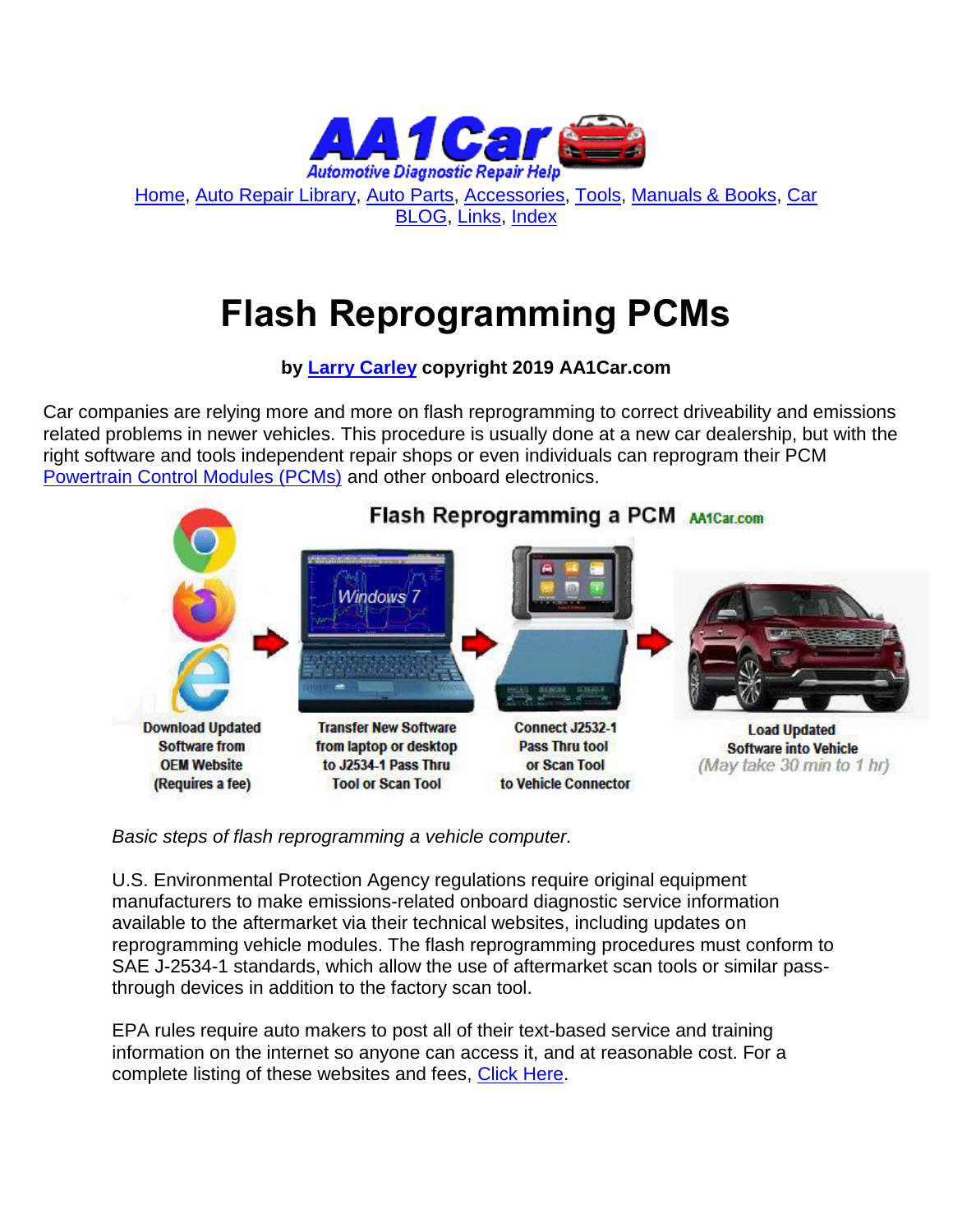#### **MOST LATE MODEL VEHICLES CAN BE FLASH REPROGRAMMED**

Most domestic vehicles built since 1996 (over 150 million!) have computers that can be reprogrammed (for a listing of vehicles that can be flash reprogrammed, [Click Here\)](http://www.nastf.org/i4a/pages/index.cfm?pageid=3639). Reprogramming may be required for a variety of reasons. One is when a vehicle sets false trouble codes. The original factory programing may be overly sensitive or not take into account wear or other factors that may affect the operation of certain sensors or the OBD II monitors.

**[CLICK HERE](http://www.aa1car.com/library/gm_reprogrammable_modules.pdf)** for a list of General Motors modules that are reprogrammable on 1993 to 2008 model year vehicles (pdf file).

PCM Reprogramming is also necessary to change the engine idle speed, spark timing, fuel mixture or other emission control functions.

PCM Reprogramming may be required to resolve a hot or cold starting issue, idle roughness, stalling, or an emissions failure. Reprogramming is often used to modify the operation of emission functions so they have less of an effect on drivability.

PCM Reprogramming may be necessary to smooth out or change the shift characteristics of an automatic transmission. It may also be used to modify the operation of the ABS, traction control or stability control systems, to change steering feel on vehicles with variable assist steering, and to change the ride characteristics on vehicles with electronic ride control.

If a PCM, TCM, BCM or other control module is being replaced on a vehicle, reprogramming may be required to calibrate the new module to that particular vehicle (unless it has been preflashed by the OEM or module supplier). Also, additional learning procedures may be required to "initialize" the module so it will function properly.

One thing reprogramming cannot do is fix mechanical problems like vacuum leaks, dirty fuel injectors, worn spark plugs, piston rings or bearings. If an engine or other component has a mechanical problem, these need to be diagnosed and ruled out or repaired before reprogramming is considered as a repair possibility.

#### **PERFORMANCE REPROGRAMMING A PCM**

Reprogramming is also a trick that many tuners use to enhance engine performance and dial-in more horsepower. Reprogramming can change spark timing, fuel enrichment and boost pressure (on turbocharged and supercharged engines) to make more power. Reprogramming is usually required after installing an aftermarket performance cam, bigger cylinder heads, a different intake manifold or fuel induction system to compensate for changes in airflow. Many performance chips on the market claim to remap engine timing by altering sensor readings sent to the ECU, but a professional tune is still highly recommended for these chips as well, when used in conjunction with other aftermarket parts.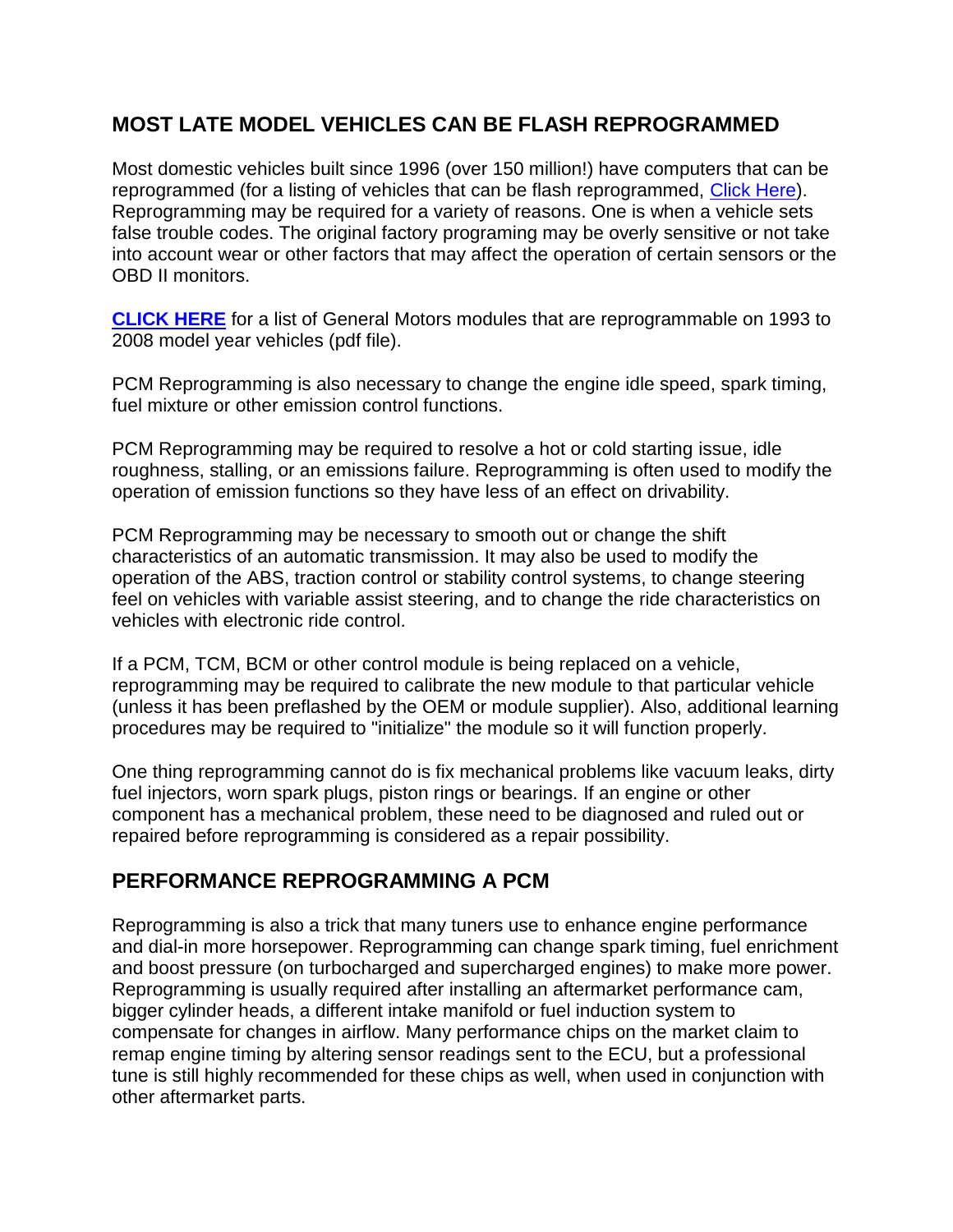Reprogramming can also change the shift points of the transmission, disable the factory built-in rev limiter and vehicle speed limiter, and recalibrate the ABS/traction control system for different sized aftermarket tires and wheels. This type of reprogramming, however, requires a special aftermarket [tuner scan tool,](http://www.aa1car.com/library/ts404e.htm) as well as software that is not provided (or approved) by the vehicle manufacturer.

#### **HOW A PCM STORES PROGRAMMING INFORMATION**

Before [Onboard Diagnostics II](http://www.aa1car.com/library/us796obd.htm) arrived in 1996, the calibration instructions for most PCMs and other modules were located on "Program Read Only Memory" (PROM) chips. These integrated circuit chips were plugged into the module main circuit board, and could only be programmed once. If the instructions needed to be changed or updated for any reason, the PROM chip had to be physically removed from the module and replaced with a newer version. This created a proliferation of OEM PROM part numbers, as well as a lot of confusion about which PROM was the "right" one for a particular application, as well as which PROM was the latest version. For performance tuning, the original PROM chip could be replaced with an aftermarket performance PROM chip that provided more spark advance and fuel enrichment under certain driving conditions. But on vehicles that lacked a PROM chip, this was not possible.

**Caution:** PROM chip can be easily damaged by mishandling. Static electricity can zap the chip's memory, and the little prongs that plugged into the circuit board can be easily bent or broken. If you are replacing a PROM chip, you should wear an anti-static wrist ground strap and take precautions to minimize the risk of a static discharge.

In the early 1990s, General Motors began to use a new type of memory chip called an EPROM (Erasable Program Read Only Memory). This chip had a little window on it that allowed the chip to be reprogrammed with new instructions when it was exposed to a bright ultraviolet (UV) lamp.

As the technology continued to evolve, the next improvement was the EEPROM (Electronically Erasable Program Read Only Memory) chip. These started to appear on OBD II cars in 1996, and soon became common because EEPROM chips could be electronically reprogrammed without having to remove the chip or expose it to an ultraviolet lamp. It could be reprogrammed by applying a higher than normal voltage. This told the chip to accept new instructions so new information could overwrite the old information on the chip.

The latest version of this technology is the Flash EEPROM, which is essentially a higher capacity EEPROM chip that can hold more information (typically 512 megabytes or more) and can be overwritten more quickly and easily.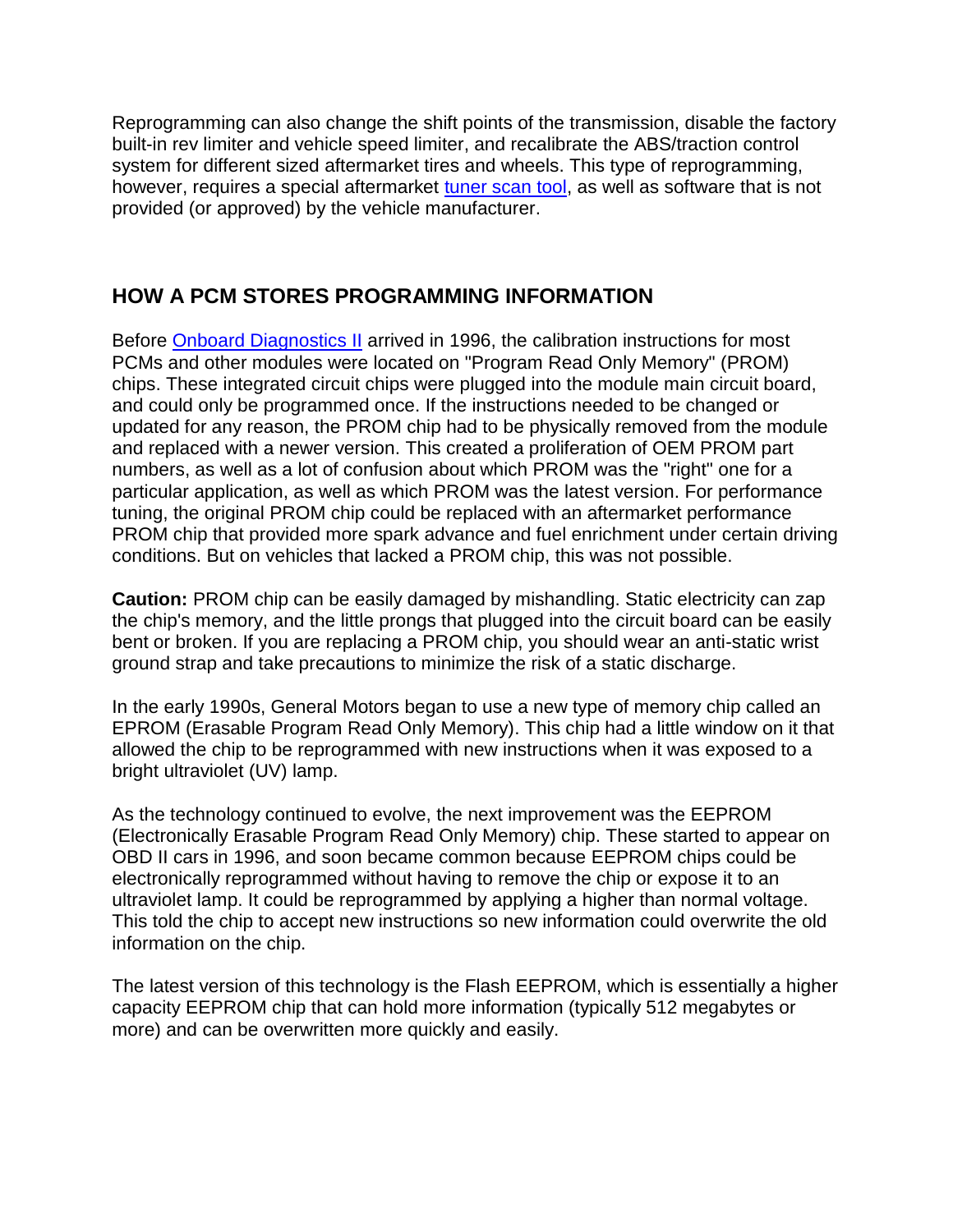#### **TOOLS REQUIRED TO REPROGRAM PCM**

To reprogram a PCM or other vehicle module, you need a factory scan tool, or an [aftermarket scan tool](http://www.scantoolhelp.com/) with reprogramming capabilities, or a J-2534 compliant "PassThru" interface tool (or J-2534-1 for 2004 & newer vehicles) that can connect a PC or scan tool to the vehicle's diagnostic connector or module.

The updated software for reprogramming the vehicle comes from the vehicle manufacturer. The software may be downloaded from their website (which requires a broadband, DSL or faster connection, not a simple dial-up connection), or it may be supplied via CD or DVD after paying their subscription fee. With few exceptions, the software is NOT free. A subscription fee or access fee must be paid to obtain the software. And to install it, you need a scan tool with reprogramming capability, or a J-2534 or J-2534-1 PassThru tool.

For a list of subscription fees and OEM technical websites for accessing this information, see [Listing of OEM websites and fees.](http://www.aa1car.com/library/oemwebsites.htm)



*You need a J2534 compliant scan tool to reprogram a PCM or other module.*

#### **HOW TO REPROGRAM A PCM OR OTHER MODULE**

The first step is to determine whether or not any updates are available for a particular vehicle, and if so whether or not such an update might be needed to solve a particular problem. Updates can be found by searching recent TSBs or recalls. This will tell you which makes/models/years (or VINs or module part numbers) are covered by an update, and what symptom, problem or issue the update is designed to resolve.

**NOTE:** Even though an update may be available for a vehicle, it does NOT mean the vehicle must be updated. As long as the vehicle is running fine and is experiencing no problems, there is no need to update it. On the other hand, if the vehicle has a problem that may be resolved by installing an update, then updating would be a good idea.

The next step is to use a scan tool to determine which version of software is currently loaded in the vehicle. If it is not the latest version, and the vehicle is having a problem (or would benefit from an upgrade), reprogramming would be the next step.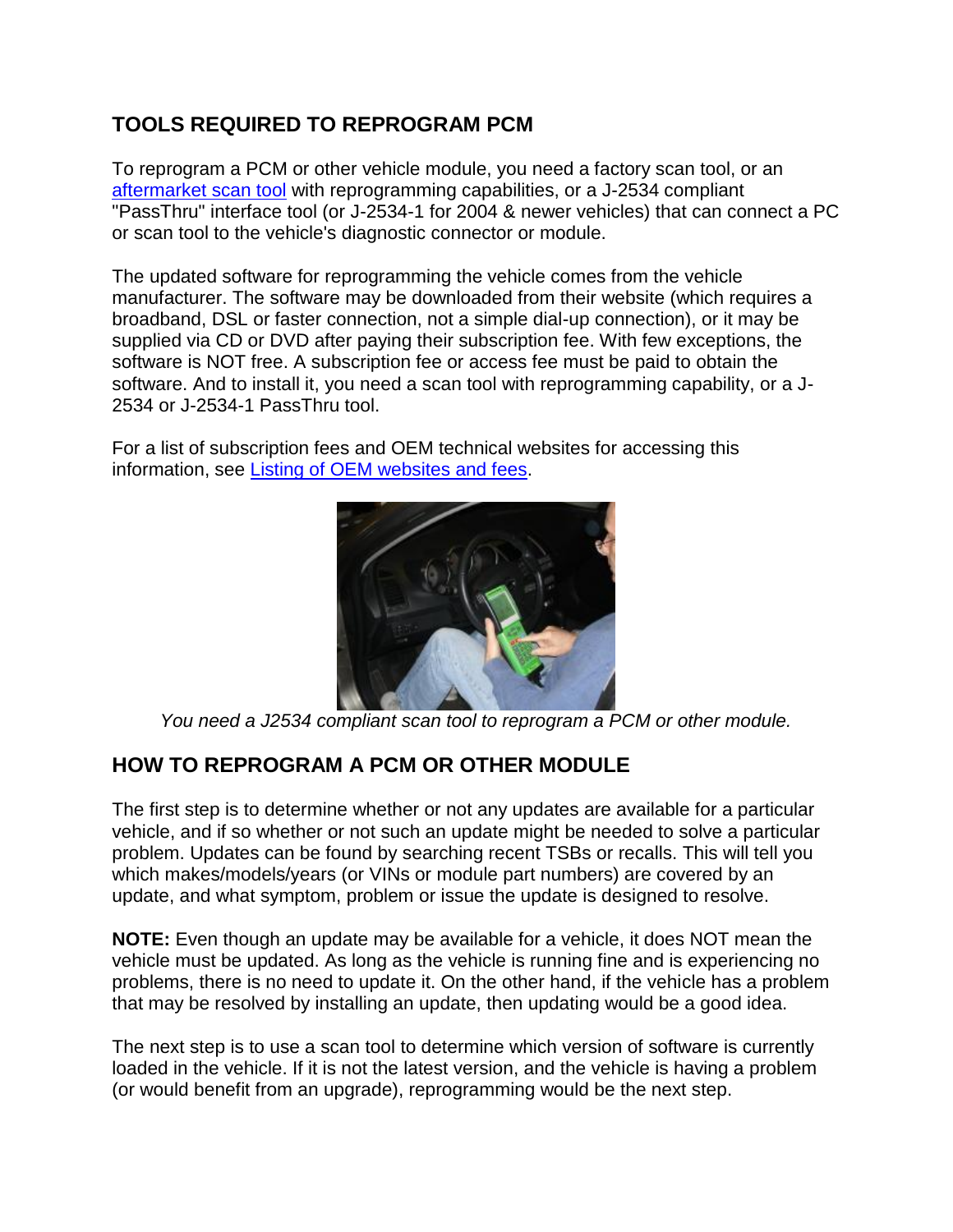After downloading or obtaining the latest software from the OEM, the information must be transferred to a scan tool or J-2534 PassThru device that is plugged into the vehicle diagnostic connector. Modules can also be bench reprogrammed off the vehicle by connecting the scan tool or PassThru tool directly to the module, but it is usually easier to reprogram it on the vehicle.

**Caution:** During the reprogramming procedure, power to the module and reprogramming tool must not be interrupted. A charger should be attached to the battery to make sure there is a steady supply of voltage during the procedure. Also, the scan tool or J-2534 PassThru tool must not be disconnected until after the installation is complete.

**Warning:** On some older GM class 2 PCMs, if anything goes wrong during the reprogramming procedure, it may not be possible to undo the damage. The module may not accept any further information and may have to be replaced!

**IMPORTANT:** Reprogramming is not reversible. Once the latest version of software has been installed, you can't go back to the old version. Nor can you install the same version of software over itself.

#### **GM FLASH UPDATES**

On GM vehicles, a list of flash updates that are available can be found on GM's Vehicle PCM Calibration Information website at **<https://tis2web.service.gm.com/tis2web>** (note, there is no www before the web address on this site).

All that's needed to update a GM computer is a Tech 2 scan tool, the special OEM software from GM (which must be obtained from a GM dealer or their technical website) and a passthru tool that allows the update to be downloaded from the internet or a CD or DVD and loaded through the scan tool into the vehicle's computer.

The actual reprogramming procedure for a GM vehicle goes as follows:

1. Check the calibration history of the vehicle -- Go to the GM web page at **<https://tis2web.service.gm.com/tis2web>** and see what latest program is for the vehicle using the vehicle's VIN number. If the programming has been updated to correct a problem, it will be listed on the website

2. Connect your PC to the Tech 2 scan tool with a RS232 cable pass-thru device.

3. Start the GM recalibration software program on your PC and enter the vehicle application information (year, make, model, etc.).

4. Connect the Tech 2 scan tool to the diagnostic connector on the vehicle (located under the dash near the steering column).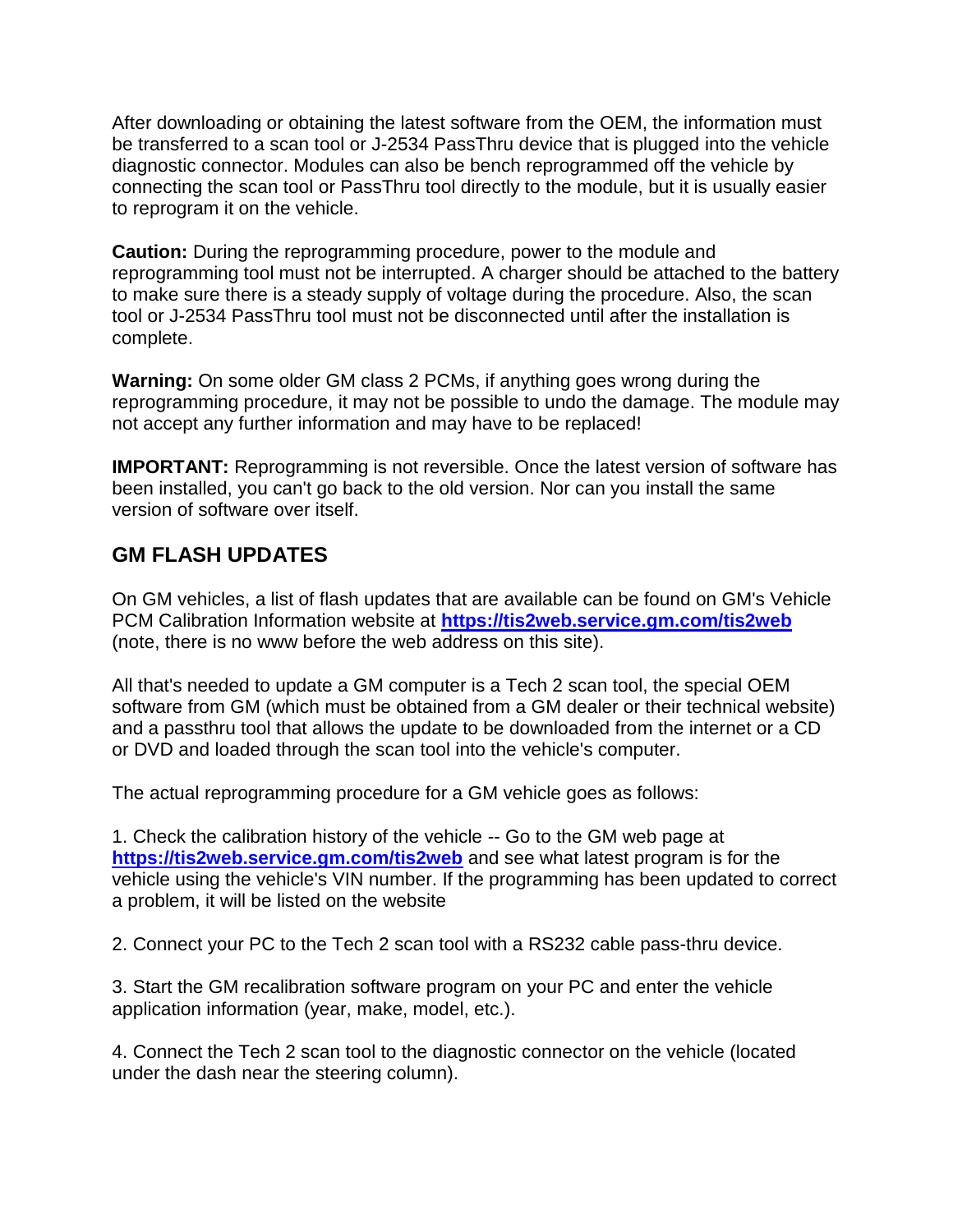5. Switch the Tech 2 scan tool on and wait for the Start Screen.

6. Validate the vehicle VIN number.

7. Choose the operating system, engine, fuel system, speedometer or transmission.

8. Select "normal reprogramming" or "VCI" (special modifications).

9. Choose the update bulletin/recalibration number from the menu.

10. Start the transfer of data. The reprogramming procedure takes about three minutes, and can be done with the computer in or out of the vehicle. The PC screen will display a blue progress bar as the software is uploading to the vehicle.

NOTE: The GM setup will not allow the same calibration to be reinstalled over itself. Only an updated calibration can be loaded into the vehicle computer.

11. When the software has finished loading, the message "PROGRAMMING COMPLETE" will appear.

12. The scan tool can now be disconnected from the vehicle (turn ignition off first), and any subsequent relearning procedures that may be needed such as the crankshaft position variation relearn procedure can now be performed to finish the update.

#### *Update: September 2014*

#### **New J-2534 Programming Specification Addresses Flash Programming Issues**

The new SAE J2534-1 v 05.00 specification addresses issues of incompatibility of some J-device flash reprogramming tools with current vehicle applications. The latest specification more closely defines reprogramming criteria to reduce ambiguity that can lead to flash programming issues on some applications. The new SAE J2534-3 Compliance Tests will assure that scan tools and vehicles meet these criteria so vehicle PCMs can be flash reprogrammed with fewer problems. The new spec also allows ISO 15765 CAN to have multiple 'Logical' channels and adds support for full and half-duplex functionality that can facilitate much faster reprogramming times.

Unfortunately, the new J2534-1 specification is not backward compatible. Because of this, current J-devices must have software/firmware updates and OEM applications will need to be edited or rewritten to comply with the new 05.00 version of SAE J2534-1.

According to a report by the National Automotive Service Task Force (NASTF), the California Air Resources Board (CARB) does not appear to be in a hurry to require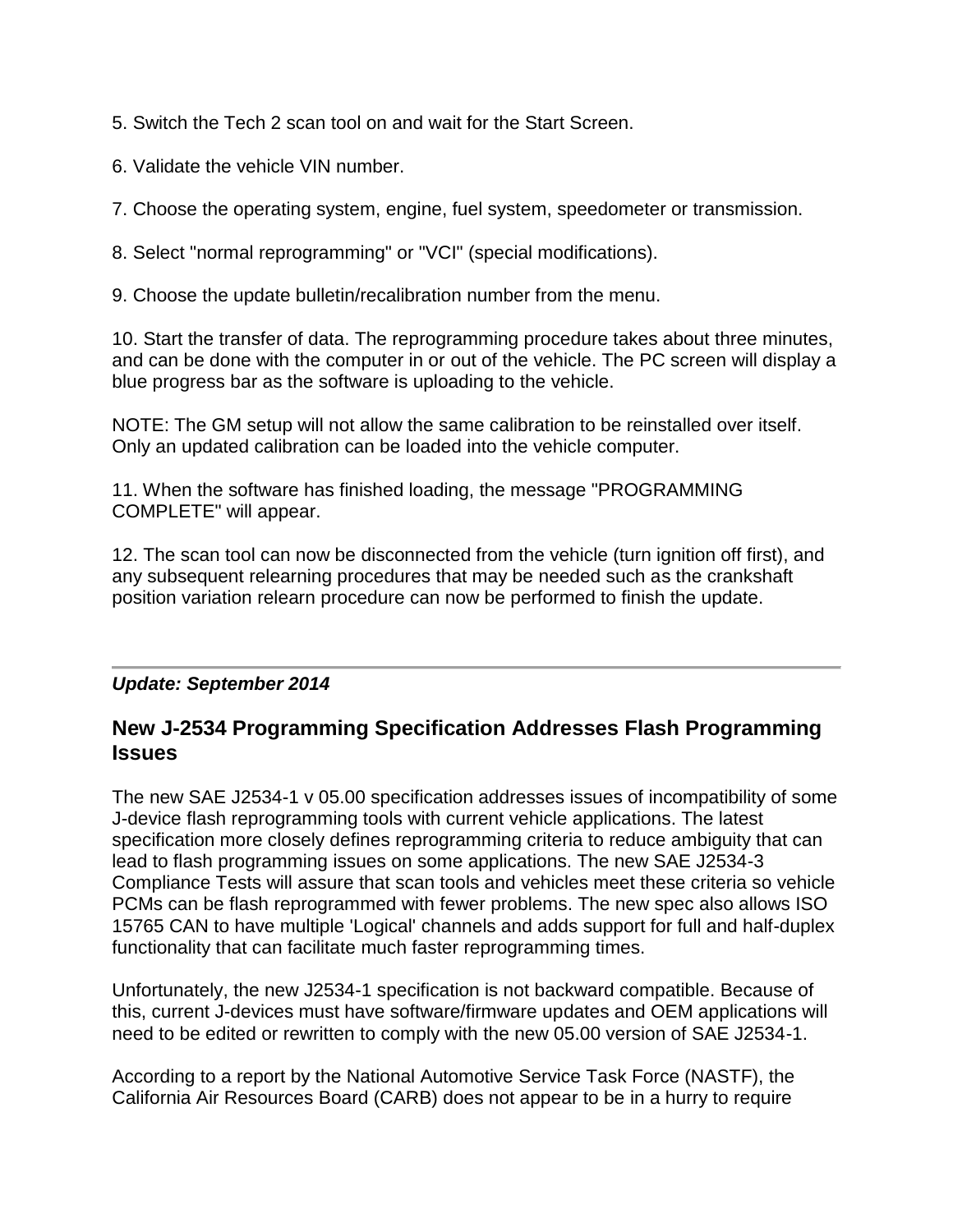OEMs implement this new spec. Some OEMs may voluntarily write new application software, but considering the expense and pending upgrades due for all model-year 2018 vehicles, the OEMs may be slow in the rollout.

# **More Engine Computer Related Articles:**

[PCM Flash Reprogramming Procedures](http://www.aa1car.com/library/2004/us10430.htm)

[Powertrain Control Modules \(PCMs\)](http://www.aa1car.com/library/pcm.htm)

[General Motors Reprogrammable Module List 2003-2008](http://www.aa1car.com/library/gm_reprogrammable_modules.pdf) (pdf file)

[Scan Tool Companion software](http://www.aa1car.com/carleyware/scantool_companion.htm)

[Scan Tool Help](http://www.aa1car.com/scantoolhelp/)

[Scan Tools \(how to buy\)](http://www.aa1car.com/library/2003/ic10318.htm)

[Tuner Scan Tools](http://www.aa1car.com/library/ts404e.htm)

[Onboard Diagnostics II \(OBD II\)](http://www.aa1car.com/library/us796obd.htm)

**[OBD II Diagnostics](http://www.aa1car.com/library/ic10224.htm)** 

**[OBD II Driveability & Emissions Problems](http://www.aa1car.com/library/ic50234.htm)** 

[CAN communication problem](http://www.aa1car.com/library/can_communication_problem.htm) (what to do when the CAN system won't talk to your scan tool)

#### **PCM Flash Reprogramming Resources:**

[NASTF listing of Reprogramming Information by Vehicle Make](http://www.nastf.org/i4a/pages/index.cfm?pageid=3639)

[Drew Technologies Flash Reprogramming Tools](http://www.drewtech.com/)

[Hickok Flash Tool for Ford](http://www.hickok-inc.com/)

[Cardone Industries flash reprogramming service](http://www.cardone.com/)